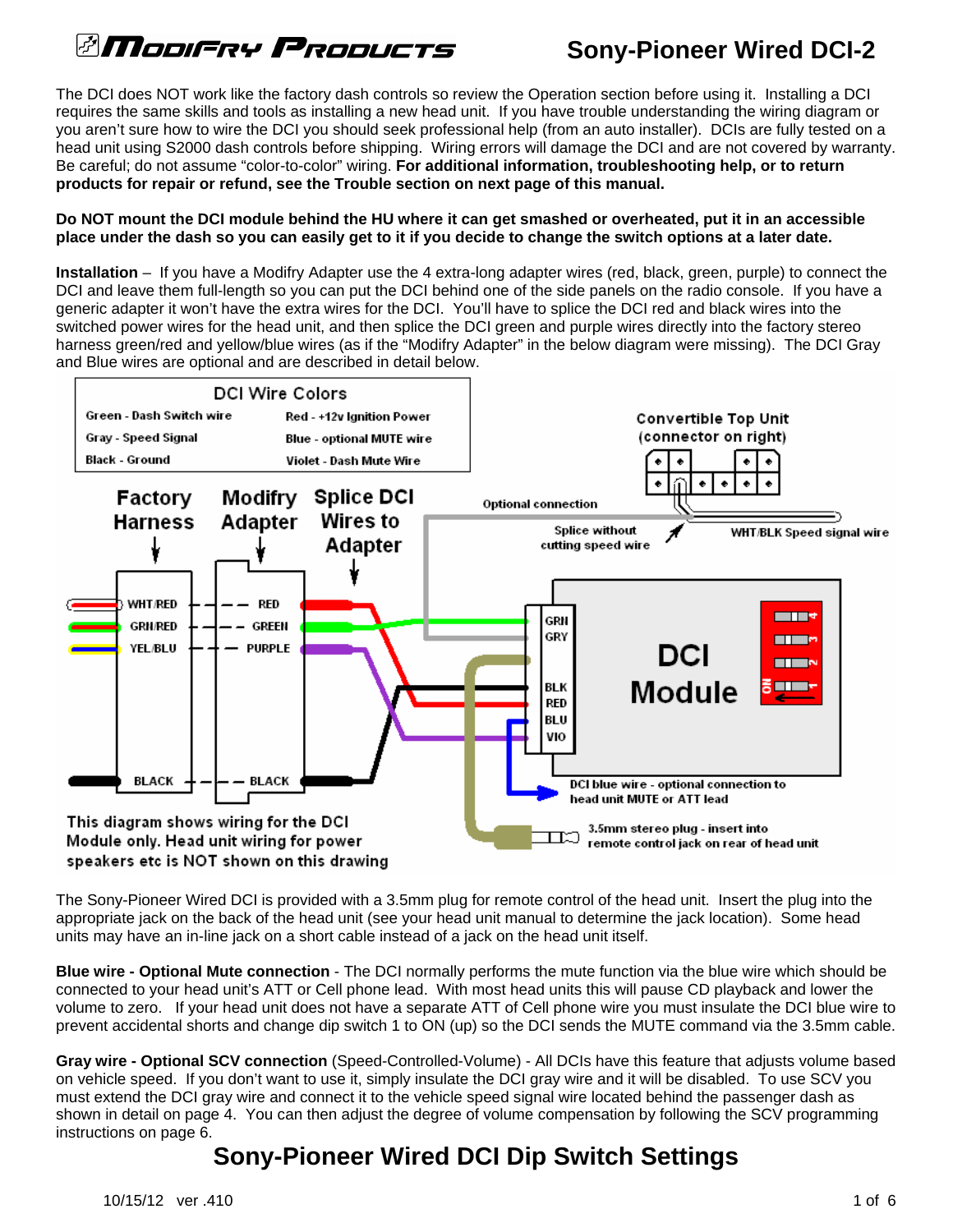**Switch 1 - Mute Control** - This switch is normally set to OFF (down) for most installations, which tells the DCI to send mute commands via the dedicated ATT wire (DCI blue wire). If your head unit does not have a separate ATT of Cell phone wire you should change the switch to ON (up) so the DCI sends the MUTE command via the 3.5mm cable. If you don't use the DCI blue wire you must insulate it to prevent accidental shorts.

**Switch 2 - Tap-n-Press** – This switch activates the "Tap-n-Press" feature which changes how the MODE and CH dash buttons work. With switch 2 OFF the buttons operate normally, sending the appropriate command as soon as you release the button. Setting switch 2 ON activates "Tap-n-Press" and the DCI will perform different commands depending on how long you hold the button depressed before you release it. See the section on Tap-N-Press for more details.

**Switches 3 & 4** - **Head Unit Brand** – Set these switches for your head unit brand.

- $=$  dip switch up (ON)
- $=$  dip switch down (OFF)

| <b>Mute Control</b>         | Tap-n-Press                |  |  |  |
|-----------------------------|----------------------------|--|--|--|
| Switch $\# \rightarrow   1$ | Switch $\# \rightarrow  2$ |  |  |  |
| Normal Mute                 | ON                         |  |  |  |
| <b>Wired Mute</b>           | <b>OFF</b>                 |  |  |  |

### **Head Unit Brand**

| Switch $# \rightarrow$ |  |
|------------------------|--|
| Pioneer                |  |
| Sony                   |  |

### **Trouble getting your DCI to work?**

Do not return products without prior authorization – credit will NOT be issued. All items are subject to a re-stocking charge of 20%. Products that have been installed will be assessed an additional fee to cover replacement of the wire harness or other items necessary to return the product to a salable condition.

All DCIs are fully tested using a live head unit and a dash control mockup. We even generate speed signals to test the SCV auto-volume function, so chances are your DCI arrived in working order. But if you're having trouble getting it to work, try these suggestions.

- 1. Review the operating instructions. The DCI does NOT work like the factory controls and some users think there's something wrong when it doesn't act like their original dash controls.
- 2. Verify wiring and switch settings. Get a friend to review your work; it helps to have someone who hasn't been staring at it for 2 hours look it over.
- 3. Check out the extensive troubleshooting help at our web site http://www.modifry.com/products/dci/help.htm and http://www.modifry.com/products/dci/tech.htm. There are lots of tests you can do without complicated test equipment. If you contact us with a problem we're going to refer you there anyway, or we'll ask questions to verify you have done your homework. Customers that have done some troubleshooting in advance typically get their problems resolved much quicker because we don't have to ask 20 questions.
- 4. Email the guru bob@modifry.com for help. Many problems can be solved via email support.
- 5. If we're unable to fix your problem "remotely" we'll probably ask you to return the product to us for troubleshooting. Shipping to us is your responsibility, so make sure the item doesn't get lost or is insured against loss. Products cannot be replaced if lost in transit.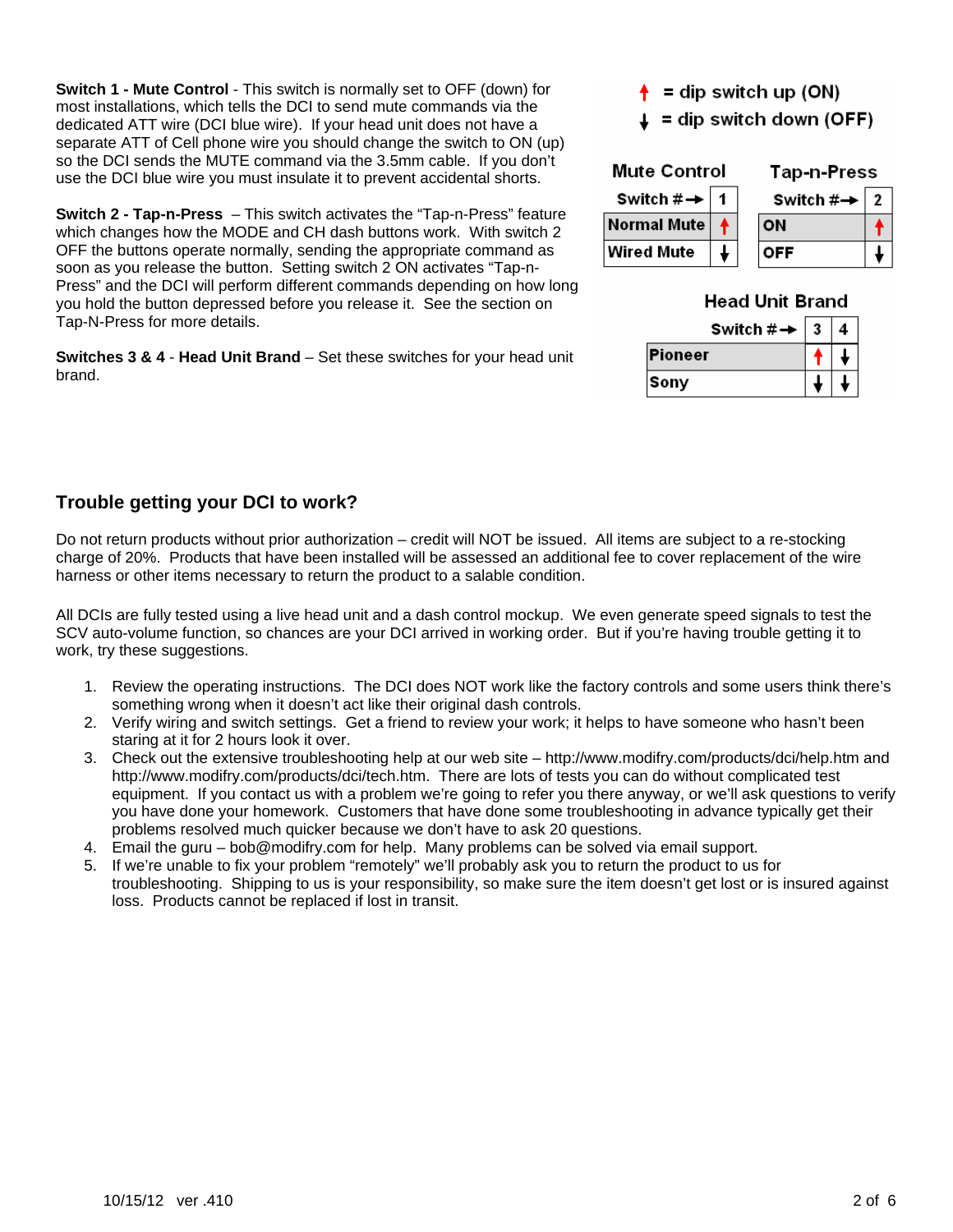# **Operation of the DCI-2**

Please note that the DCI does not operate exactly like the factory stereo controls. This is because the DCI provides extra functions and the fact that aftermarket head units use different commands than the factory head unit. Review the tables below to familiarize yourself with the commands before operating your DCI.

#### **Tap-n-Press Feature**

This is a new feature only available in the DCI-2 starting with revision .310. The software version number is listed on the DCI label but generally DCI's shipped starting in March 2006 will have Tap-n-Press. From the factory, Tap-N-Press is disabled. If you want to use it you must enable it by setting switch 2 ON, as described elsewhere in this manual.

Tap-n-Press allows the DCI to perform different commands depending on how long you hold the MODE or CH button depressed before you release them. If you give the button a quick "Tap" you get one command; if you "Press" the button longer you get a different one. While this sounds confusing at first it's actually very easy to use, and the benefit is that the most common commands are now on the easiest to hit buttons – Tap MODE and Tap CH.

A "Tap" is defined as holding the button for less than  $\frac{1}{2}$  second. A "Press" is when you hold the button longer than  $\frac{1}{2}$ second. If you look at the table below you will see that tapping the MODE button performs the Next Track function if you're listening to CD or it does Seek Up if you're in radio mode. If the MODE button is pressed longer than ½ second it will perform its "normal" function – changing sources. Likewise, I put the Disk Up and Next Radio Preset commands on the CH button, so tapping CH allows you to change disks (or MP3 folders) if you're listening to a CD or it will jump to the next preset when you're in radio mode. A longer "Press" of the CH button does its normal AM/FM Band function.

In previous versions of the DCI these functions were only available through "button combinations" where you pressed two buttons at once. Those combinations are still there, but by activating Tap-n-Press you can perform the most common commands with a quick Tap of the MODE or CH buttons.

**Special note on the MUTE function** – When the DCI receives a MUTE command from the dash controls it disables all other commands, including the SCV function. This is because the head unit will come out of MUTE if it receives another command and that can be pretty annoying, especially if you have SCV enabled. When MUTE is cycled back OFF via the dash switch the other dash switches will be enabled and the DCI will adjust the volume based on your new speed (if it changed while you were muted).

| <b>Dash Switch</b> | <b>Normal Functions (Tap-n-Press turned OFF)</b>             | <b>Tap-n-Press Functions</b>                                 |
|--------------------|--------------------------------------------------------------|--------------------------------------------------------------|
| MUTE               | mutes the audio output, some HU will pause                   | mutes the audio output, some HU will pause                   |
| Tap MODE           | changes source (Radio, CD, Aux/Changer)                      | <b>Next Track or Seek Up</b>                                 |
| Press MODE         | changes source (Radio, CD, Aux/Changer)                      | changes source (Radio, CD, Aux/Changer)                      |
| Tap CH             | changes Radio bands (FM1, FM2, AM1 etc)                      | <b>Disk Up or Next Radio Preset</b>                          |
| Press CH           | changes Radio bands (FM1, FM2, AM1 etc)                      | changes Radio bands (FM1, FM2, AM1 etc)                      |
| Volume<br>Up/Dn    | adjust volume up or down in steps, hold to<br>adjust rapidly | adjust volume up or down in steps, hold to<br>adjust rapidly |

### **Functions provided by using a single dash switch – Tap-n-Press commands are in bold and italics**

#### **Functions provided by pressing multiple buttons**

|             | Hold this button and press this button | to get this function                            |
|-------------|----------------------------------------|-------------------------------------------------|
| <b>MODE</b> | Volume Up                              | Next Track or Seek Up                           |
| <b>MODE</b> | Volume Down                            | <b>Previous Track or Seek Down</b>              |
| СH          | Volume Up                              | Disk Up or Next Radio Preset                    |
| <b>CH</b>   | Volume Down                            | Disk Down or Previous Radio Preset              |
| <b>MODE</b> | CН                                     | Toggles the SCV feature between your 2 settings |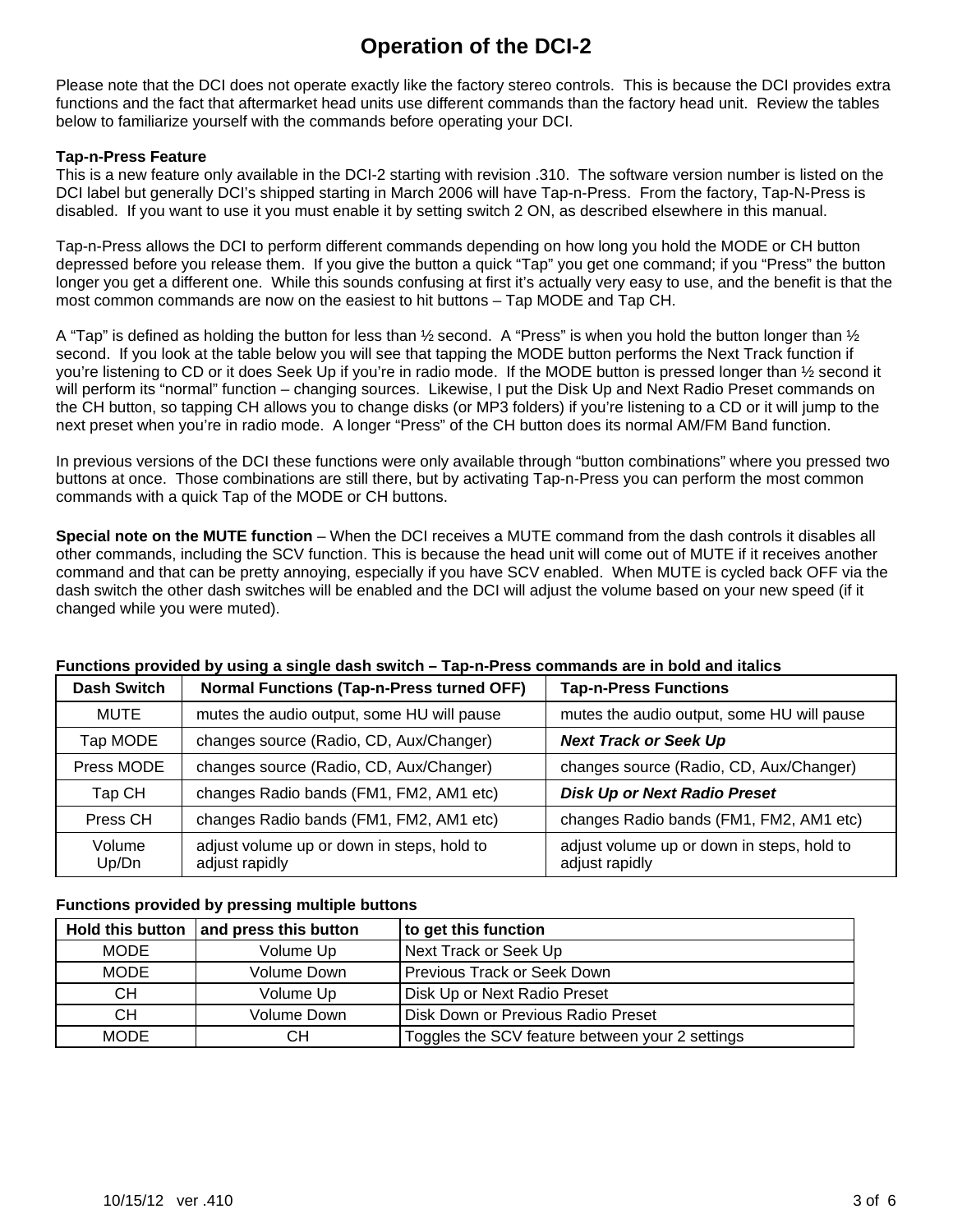### **Instructions for wiring to the Vehicle Speed Signal (VSS).** (photos below)

If you don't want to use the auto-volume feature skip this section.

1. Extend the DCI **gray** wire with a piece of 18 to 22 gauge wire and run it behind the passenger dash for connection to the speed signal wire. The speed signal is available at the Convertible Top Module located behind the passenger dash access panel, shown in photo 1, with the 6 snaps that hold it in place identified by yellow circles.

2. Remove the access cover using a non-metal pry tool so you don't scratch the plastic. If the cover has not been off before or the dash is very cold, the snaps may be fairly tight so be careful to avoid cracking the plastic cover.

3. Locate the Convertible Top Module, which is a black box with a blue label. It has 2 wiring connectors on the bottom side. Separate the wires on the right connector and look for a **white/black** wire on the bottom row of wires. It's identified in photo 2 with the yellow arrow.

4. You will need to splice (T-tap) the extended DCI **gray** wire into the **white/black** wire as shown in photos 3 and 4. Do not cut the white/black wire; it prevents the convertible top from being operated if the vehicle is moving. If the white/black wire were cut near the Top Module and the DCI connected to the opposite end of the speed signal wire, the DCI would see the speed signal but the Top Module wouldn't. This would allow the top to be lowered with the vehicle moving (assuming you pulled the hand brake up one click), which is a safety hazard. Don't do it!

**Gray wire for the SCV feature (Speed-controlled-volume) –** Photos are here, written instructions are on the next page.



Photo 3 – putting a T-tap connector on the speed signal wire. Photo 4 showing the DCI gray wire connected to the speed signal wire.

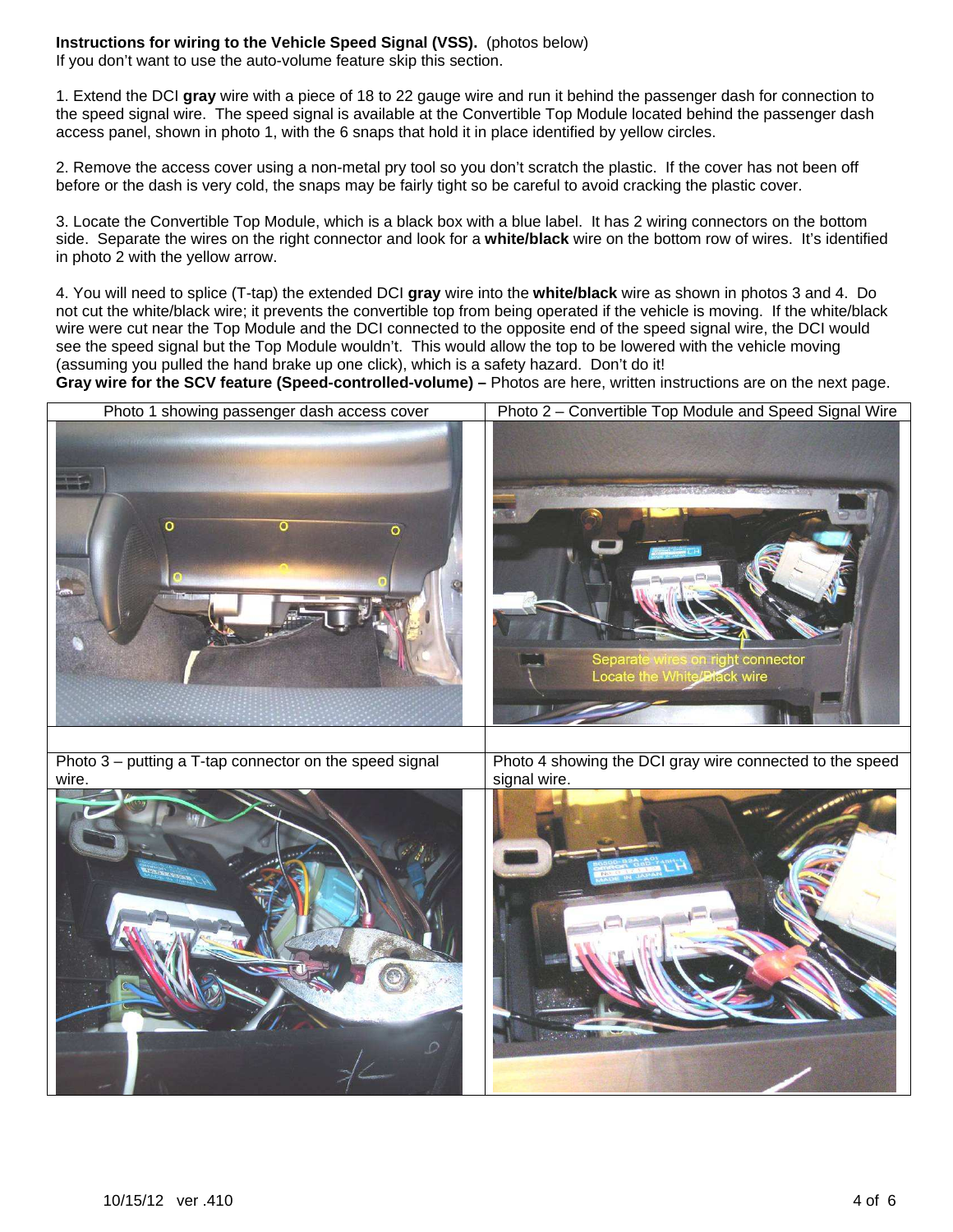## **The SCV (Speed Controlled Volume) Feature**

The SCV feature operates by measuring vehicle speed and raising and lowering the volume at programmed speeds. The DCI has 14 "levels" of volume boost so you're sure to find one that suits your preference. Actually, you get to choose 2 levels and switch between them any time – just hold the MODE button and tap CH to toggle between the two SCV levels. Most users use the second SCV level to assign a more aggressive volume setting for Top Down driving. The DCI will remember the setting you last used until you change it. If you want to completely disable the SCV function, don't connect the vehicle speed sensor wire to the DCI or choose Level 0 as one of your two SCV settings and disable it via the MODE + CH buttons.

For all SCV levels the first Volume Up occurs at 15 mph. Subsequent Volume Ups are at different speeds depending on what SCV level you choose. Looking at the below chart you can see that higher SCV settings provide more frequent volume adjustments. The spacing between volume adjustments is called the 'interval', which is measured in mph. Higher SCV settings use smaller intervals, which provide more volume boost as you speed up.

Note: Even though the chart only shows three "Volume Up" commands the DCI will continue to raise the volume no matter how fast you go. Default settings are shown with a gray background. DCI-2 software revisions prior to .316 only have SCV levels 0 to 8.

| <b>SCV</b><br>Level | <b>Interval</b>                 | <b>First</b><br><b>Volume Up</b> | <b>Successive</b><br><b>Volume Ups</b> | <b>SCV</b><br>Level | <b>Interval</b> | <b>First</b><br><b>Volume Up</b> | <b>Successive</b><br><b>Volume Ups</b> |
|---------------------|---------------------------------|----------------------------------|----------------------------------------|---------------------|-----------------|----------------------------------|----------------------------------------|
| 0                   | SCV OFF - No volume adjustments |                                  |                                        |                     |                 |                                  |                                        |
|                     | 29 mph                          | 15                               | 44, 73, 102                            | 8                   | 11 mph          | 15                               | 26, 37, 48                             |
| 2                   | 25 mph                          | 15                               | 40, 65, 80                             | 9                   | 10 mph          | 15                               | 25, 35, 45                             |
| 3                   | 21 mph                          | 15                               | 36, 57, 78                             | 10                  | 9 mph           | 15                               | 24, 33, 42                             |
| $\overline{4}$      | 19 mph                          | 15                               | 34, 53, 72                             | 11                  | 8 mph           | 15                               | 23, 31, 39                             |
| 5                   | 17 mph                          | 15                               | 32, 49, 66                             | 12 <sup>2</sup>     | 7 mph           | 15                               | 22, 29, 36                             |
| 6                   | 15 mph                          | 15                               | 30, 45, 60                             | 13                  | 6 mph           | 15                               | 21, 27, 33                             |
| $\overline{7}$      | 13 mph                          | 15                               | 28, 41, 54                             | 14                  | 5 mph           | 15                               | 20, 25, 30                             |

The default programming is set for SCV levels 4 and 6 with level 4 being active when you first install the DCI. If you want to change these settings see the programming instructions on the next page. The 14 settings for the SCV function work pretty much the same - the only difference is how closely spaced the volume changes occur. It is easier to understand if I describe one setting in detail, and I'll use the '6' setting in my example.

When the DCI determines that vehicle speed has reached 15 mph, it sends one VOLUME UP command to the head unit. At every succeeding interval of 15 mph (for the '6' setting) it will send an additional VOLUME UP command, so that by the time you reach highway speeds (60 mph) the volume will have been increased 4 times. (15, 30, 45, and 60 mph)

As you slow down, the volume will be reduced, and if you were to stop, the volume will return to its initial setting. The difference is that when slowing down, the VOLUME DOWN commands occur at different speeds than when you speed up. There is a good reason for this, as I'll explain.

Let's assume you are driving on the Interstate at 60 mph. The volume will have been increased 4 times, at 15, 30, 45, and 60 mph. As you cruise at 60, it would be annoying if every time your speed wavered between 59 and 60 mph the volume lowered and then increased again. So the DCI was designed to wait till your speed slows significantly before dropping the volume. It must see the speed drop by 1/2 of the speed 'interval' before it makes a volume adjustment. In this example, the speed interval is 15 mph, so the volume will not decrease till you slow below 52.5 mph (half of 15 is 7.5). The effect is that if you are cruising at 60 mph, you will need to either speed up to 75 or slow down to 52 before a volume change occurs, which eliminates annoying volume changes if your speed varies just a little.

Bear in mind the DCI checks vehicle speed about once a second, so if you accelerate quickly you may notice the volume adjustments lag a little behind. Don't be concerned, it will catch up within a second or two and adjust the volume appropriately.